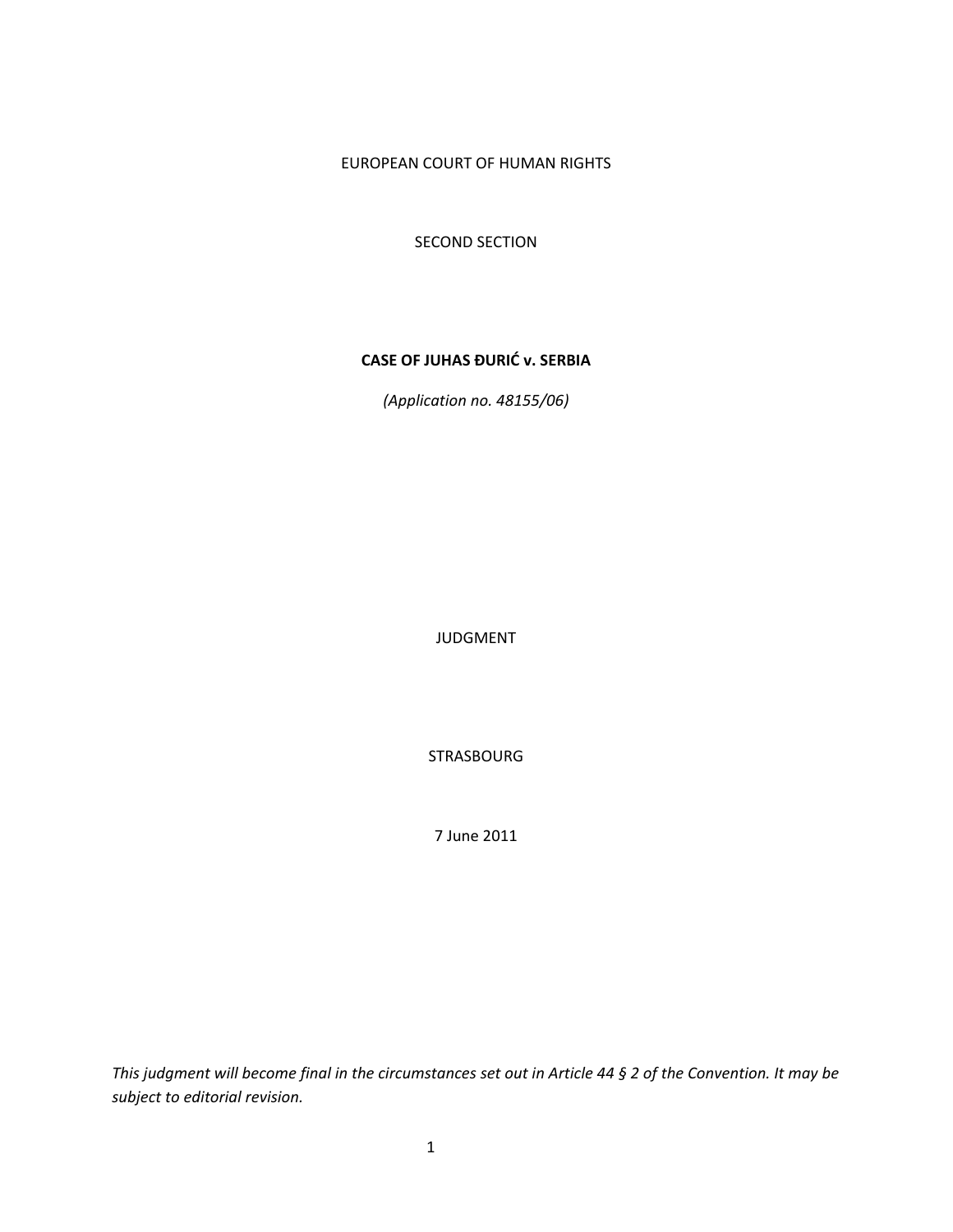### **In the case of Juhas Đurić v. Serbia,**

The European Court of Human Rights (Second Section), sitting as a Chamber composed of: Françoise Tulkens, *President,*  Danutė Jočienė, Dragoljub Popović, Giorgio Malinverni, Işıl Karakaş, Guido Raimondi, Paulo Pinto de Albuquerque, *judges,*  and Stanley Naismith, *Section Registrar*. Having deliberated in private on 17 May 2011,

Delivers the following judgment, which was adopted on that date:

## **PROCEDURE**

1. The case originated in an application (no. 48155/06) against Serbia lodged with the Court under Article 34 of the Convention for the Protection of Human Rights and Fundamental Freedoms ("the Convention") by a Serbian national, Mr Viktor Juhas Đurić ("the applicant"), on 20 November 2006.

2. The Serbian Government ("the Government") were represented by their Agent, Mr S. Carić.

3. The applicant alleged that he had been denied access to a court in the determination of his civil rights and obligations. He further complained about the length of the civil proceedings at issue, as well as the respondent State's interference with his right to pursue his application before the Court.

4. On 21 April 2010 the President of the Second Section decided to give notice of the application to the Government. It was also decided to rule on the admissibility and merits of the application at the same time (former Article 29 § 3 of the Convention).

## THE FACTS

### I. THE CIRCUMSTANCES OF THE CASE

- 5. The applicant was born in 1966. He is a practising lawyer and lives in Subotica, Serbia.
- 6. The facts of the case, as submitted by the parties, may be summarised as follows.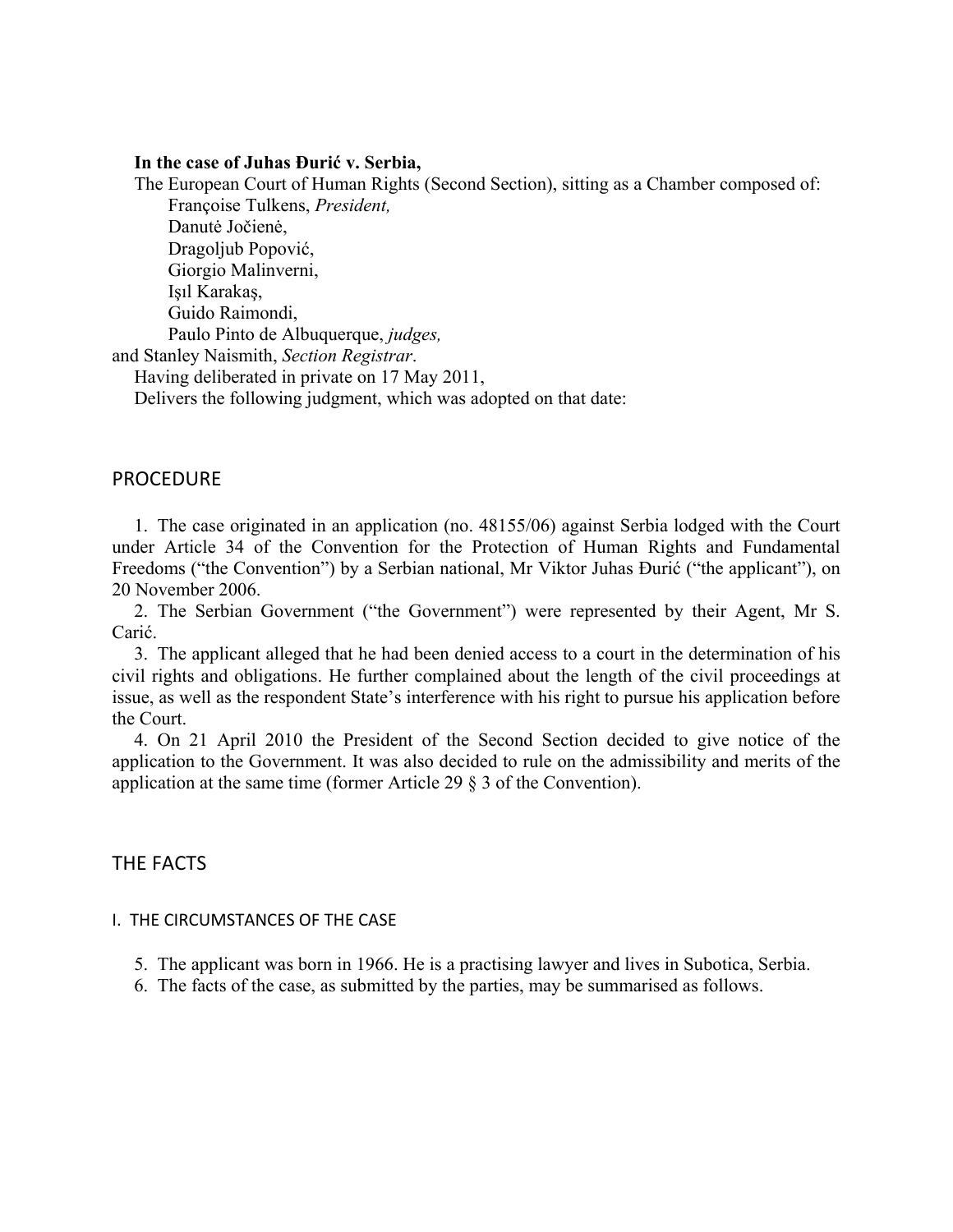### **A. The applicant's request regarding D.G.**

7. On 19 May 2004 the Police Department in Subotica appointed the applicant to represent D.G., a suspect in a preliminary criminal investigation, during his questioning by the police. The applicant provided no legal assistance to the suspect beyond this hearing.

8. On the same day the applicant filed a request with the police, seeking payment of his fees in accordance with the Tariff issued by the Bar Association.

9. Having received no response, on 13 September 2004 the applicant lodged a civil claim with the Municipal Court in Subotica, requesting that his fees be covered (7,800 Serbian Dinars, "RSD", approximately 105 Euros, "EUR", at the time, according to the exchange rate of the National Bank of Serbia).

10. On 21 April 2005, the Municipal Court rendered a judgment in default (*presuda zbog izostanka*) in favour of the applicant. It thereby ordered the Police Department to pay him a total of RSD 18,800 (approximately EUR 230 at the time), on account of his fees and litigation costs, plus statutory interest.

11. On 15 August 2005 the District Court in Subotica quashed this judgment on appeal.

12. On 23 January 2006 the Municipal Court declared itself as lacking jurisdiction *ratione materiae* to consider the applicant's claim on its merit (*oglasio se stvarno nenadležnim za postupanje*) and ordered the applicant to pay RSD 10,500 for litigation costs (approximately EUR 120 at the time).

13. On 29 September 2006 the District Court confirmed this decision on appeal and it thus became final.

14. Both the Municipal Court and the District Court reasoned, *inter alia*, that the fees in question were related to a preliminary criminal investigation, which was a specific kind of administrative proceedings, not a formal criminal procedure, and concluded that his claim was therefore not for the civil courts to determine. The police themselves, however, had had an obligation to decide upon the applicant's request.

15. On 13 November 2006 the applicant paid the litigation costs imposed against him.

16. On 23 January 2008, on the grounds that he had misdirected his payment of 13 November 2006, the applicant was ordered once again to pay the litigation costs at issue plus statutory interest. By March 2009 the applicant therefore paid another RSD 18,068 (approximately EUR 190 at the time).

### **B. The applicant's request regarding G.I., D.Č., V.Đ., B.Đ. and D.Đ.**

17. On 31 July 2006 the Police Department in Subotica appointed the applicant to represent G.I., D.Č., V.Đ., B.Đ. and D.Đ., all suspects in a preliminary criminal investigation, during their questioning by the police.

18. On the same day the applicant filed a request with the police, seeking payment of his fees in accordance with the Tariff issued by the Bar Association (in total RSD 12,960, approximately EUR 155 at the time).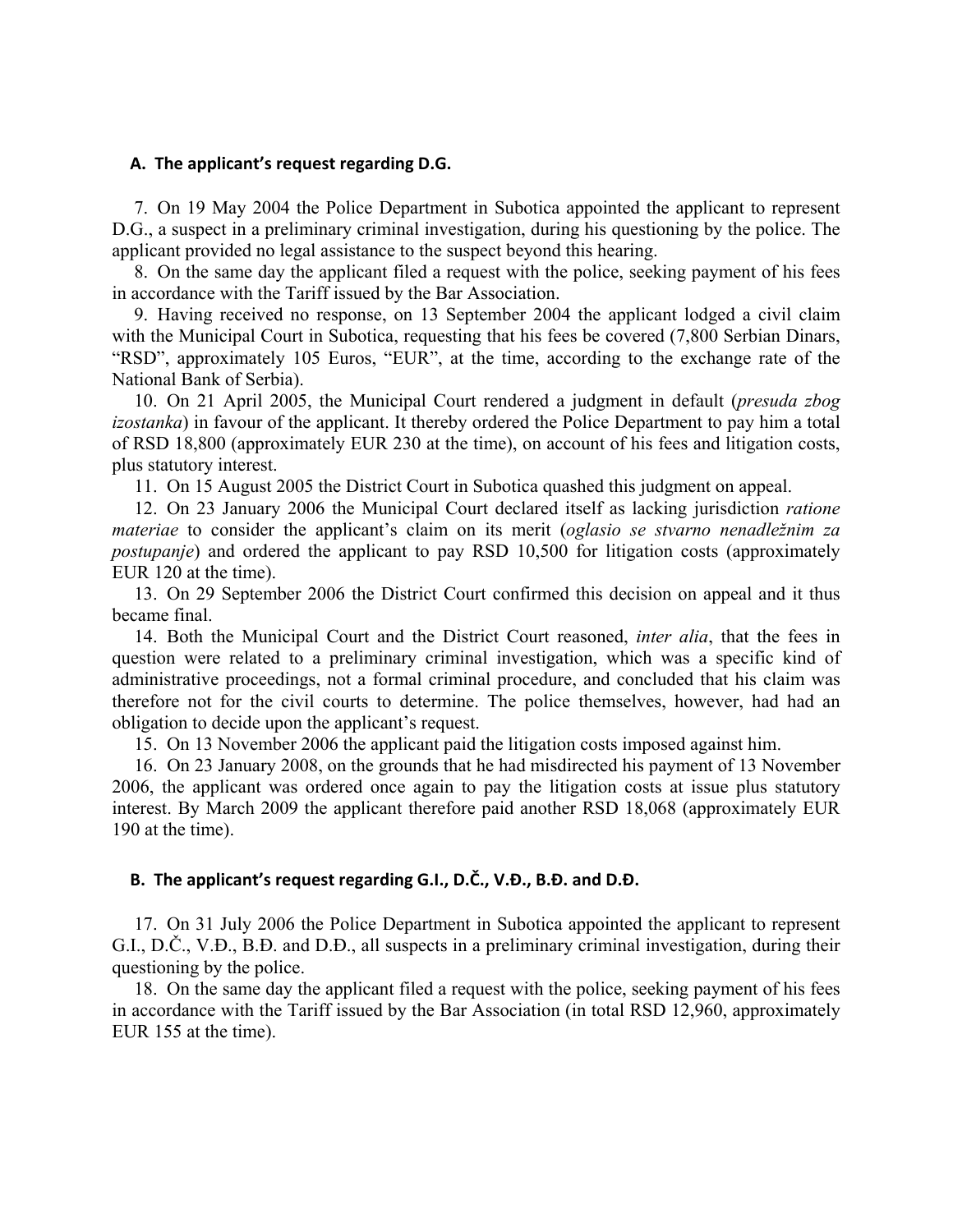### **C. The applicant's request regarding S.S., B.B., A.S., and D.J.**

19. On 6 August 2008, 24 April 2009, 19 May 2009 and 1 June 2009 the Police Department in Subotica appointed the applicant to represent S.S., B.B., A.S., and D.J., all suspects in a preliminary criminal investigation, during their questioning by the police.

20. On 11 August 2008, 11 May 2009, 21 May 2009 respectively the applicant filed a request with the police, seeking payment of his fees in accordance with the Tariff issued by the Bar Association (in total RSD 48,000, approximately EUR 500 at the time).

#### II. RELEVANT DOMESTIC LAW AND JURISPRUDENCE

**A. The Criminal Procedure Code (Zakonik o krivičnom postupku; published in the Official Gazette of the Federal Republic of Yugoslavia – OG FRY – nos. 70/01 and 68/02, as well as the Official Gazette of the Republic of Serbia – OG RS – nos. 58/04, 85/05 and 115/05)**

21. Article 193 § 1 provides, *inter alia*, that "criminal procedure costs" (*troškovi krivičnog postupka*) shall include all expenses incurred in connection with criminal proceedings, "from their commencement until their conclusion".

22. Article 193 § 6 provides that the costs incurred in the course of a preliminary criminal investigation (*pretkrivični postupak*), which concern fees to be paid to a police-appointed lawyer, shall be covered by the police themselves.

23. Article 196 provides, *inter alia*, that a defendant who has been convicted shall bear the costs of the criminal proceedings.

24. Article 197 § 1 provides, *inter alia*, that should criminal proceedings (*krivični postupak*) against a defendant be discontinued, the indictment be rejected, or the defendant be acquitted, the defence lawyer's fees shall be covered from the court's budget.

25. Article 197 § 6 provides, *inter alia*, that should the criminal court reject a claim for costs made under Article 197 § 1, or fail to rule thereupon within a period of three months, the defendant and his or her lawyer shall have the right to file a separate claim before the civil courts.

26. Article 225, *inter alia*, sets out the general duties of the police during a preliminary criminal investigation.

27. Article 226 §§ 7-9, *inter alia*, regulates the questioning by the police of persons suspected of having committed a crime, whose statements may, under certain conditions, be used as evidence in the subsequent criminal proceedings.

28. Article 243 provides, *inter alia*, that a formal judicial investigation shall commence upon the adoption of a specific judicial decision to this effect.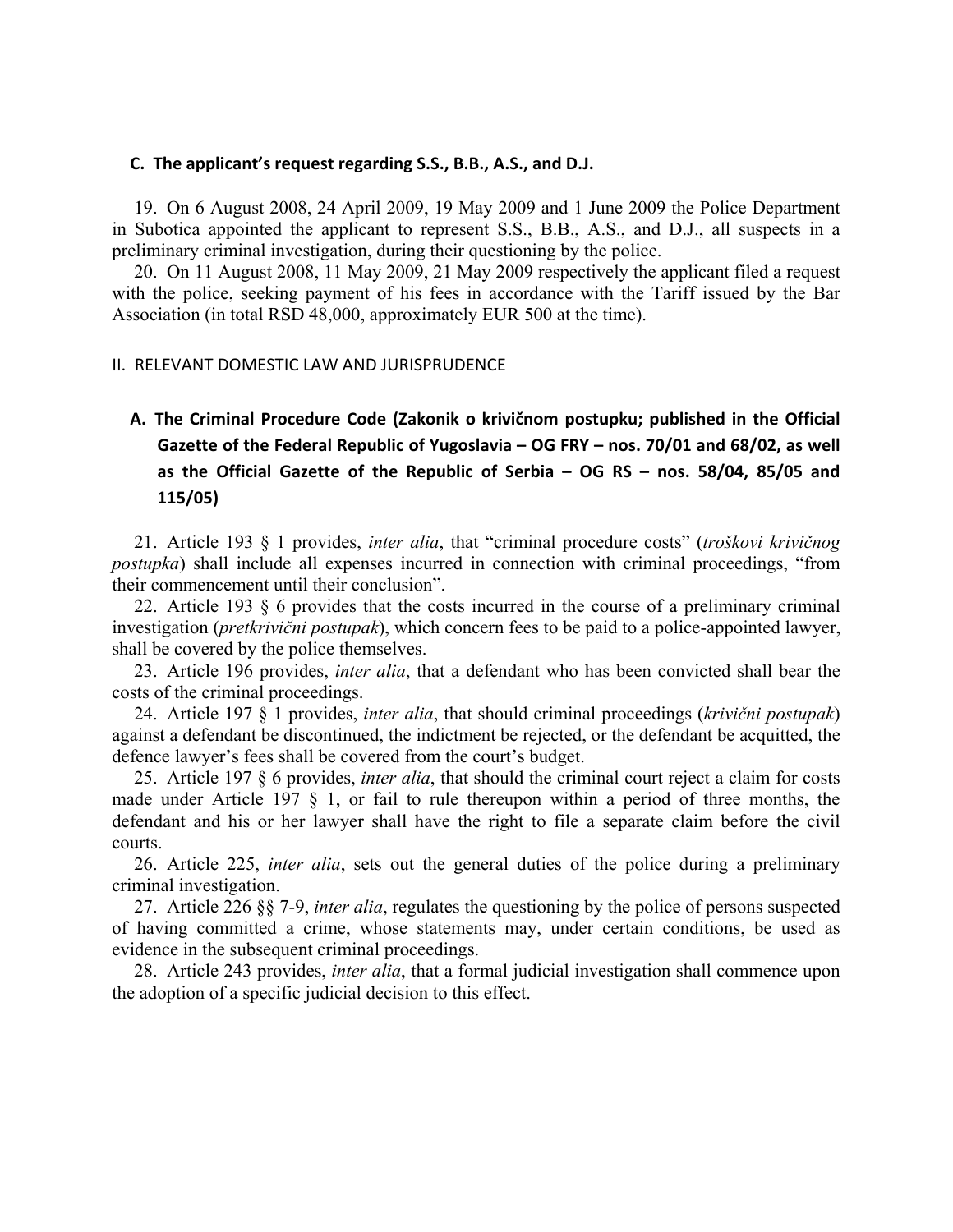# **B. The relevant commentary as regards Articles 193, 225 and 226 of the Criminal Procedure Code**

29. Costs covered by the police in connection with Article 225 of the Criminal Procedure Code cannot be considered as criminal procedure costs within the meaning of Article 193 thereof (see *Komentar Zakonika o krivičnom postupku*, Prof. dr Tihomir Vasiljević and Prof. dr Momčilo Grubač, IDP Justinijan, Belgrade, 2005, p. 338, paragraph 2).

30. General duties of the police during a preliminary criminal investigation are not formally regulated by the Criminal Procedure Code, the exception to this rule being those activities referred to in Article 226 §§ 7-9 (ibid., p. 397, paragraph 8).

# **C. The decision issued by the investigating judge of the District Court in Subotica (Ki 25/04 of February 2005)**

31. The investigating judge held, *inter alia*, that the defendant against whom the charges had been dropped was not entitled to the full recovery of his lawyer's fees from the budget of the District Court in Subotica. Specifically, he noted that since a part of these fees concerned legal services rendered during a preliminary criminal investigation it was up to the police themselves to cover any such costs (the defendant's lawyer in the domestic proceedings being the applicant in the present case before the Court).

# **D. The Civil Procedure Act 2004 (Zakon o parničnom postupku; published in OG RS no. 125/04)**

32. Article 1 provides, *inter alia*, that the Civil Procedure Act shall be applied to all propertyrelated/pecuniary matters (*imovinskopravni sporovi*), except those where the law specifically provides for another procedure.

33. Article 16 provides, *inter alia*, that should a court establish its lack of jurisdiction *ratione materiae* it shall, *ex officio*, reject the claim in question regardless of the stage of the proceedings.

# **E. The Courts' Act 1991 (Zakon o sudovima; published in OG RS 46/91, 60/91, 18/92 and 71/92)**

34. Article 12 § 2 (a) provides that Municipal Courts shall have jurisdiction to rule in respect of all property-related/pecuniary claims (*imovinskopravnim zahtevima*) unless they fall within the competence of the Commercial Courts.

35. Article 17 § 1 (z) provides that the Supreme Court shall be competent to assess the lawfulness of all final administrative decisions adopted by the State, unless specifically provided otherwise by law.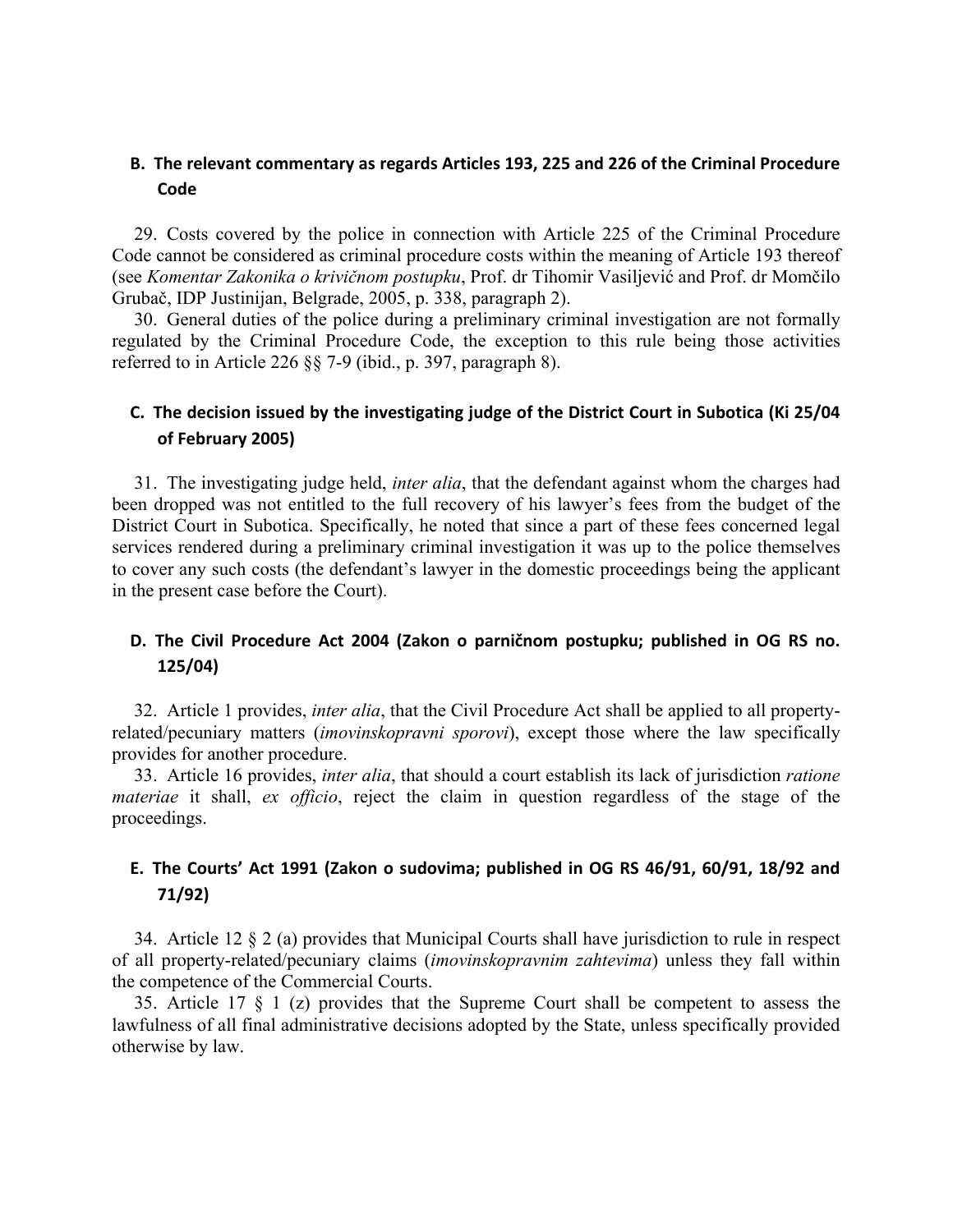36. Article 17 § 2 (v) provides that the Supreme Court shall resolve any conflicts of jurisdiction (*rešava sukobe nadležnosti*) between the lower courts.

## **F. The Organisation of Courts Act 2001 (Zakon o uređenju sudova; published in OG RS nos. 63/01, 42/02, 27/03, 29/04, 101/05 and 46/06)**

37. Article 4 provides that a court of law cannot refuse to consider a claim in respect of which its jurisdiction has been established by law or the Constitution.

# **G. The General Administrative Proceedings Act (Zakon o opštem upravnom postupku; published in OG FRY nos. 33/97 and 31/01)**

38. Article 208 § 1 provides, *inter alia*, that in simple matters an administrative body shall be obliged to issue a decision within one month as of when the claimant had lodged his or her request. In all other cases, the administrative body shall render a decision within two months thereof.

39. Article 208 § 2 enables the claimant whose request has not been decided within the periods established in the previous paragraph to lodge an appeal as if his or her request has been denied. Where an appeal is not allowed, the claimant shall have the right to directly initiate an administrative dispute before the competent court of law.

# **H. The Administrative Disputes Act (Zakon o upravnim sporovima; published in OG FRY no. 46/96)**

40. Article 6 provides that an administrative dispute may only be instituted against an "administrative act", which is, *inter alia*, an act/decision adopted by a State body in the determination of one's rights and obligations concerning "an administrative matter".

41. Article 9 § 1 (1) provides that an administrative dispute may not be instituted against an "act"/decision rendered in matters where judicial redress has been secured outside of the administrative disputes procedure.

42. Articles 8 and 24 provide, *inter alia*, that a claimant who lodged a request with an administrative body shall have the right to institute an administrative dispute before a court in the following situations:

(i) Should an appellate body fail to issue a decision upon his or her appeal within sixty days the claimant may repeat the request, and if the appellate body declines to rule within an additional period of seven days the claimant may institute an administrative dispute.

(ii) In accordance with the conditions set out under (i) above, should a first instance administrative body fail to issue a decision and there is no right to an appeal, the claimant may directly institute an administrative dispute.

(iii) Should a first instance administrative body fail to issue a decision upon the claimant's request within sixty days, in matters where an appeal has not been excluded, the claimant shall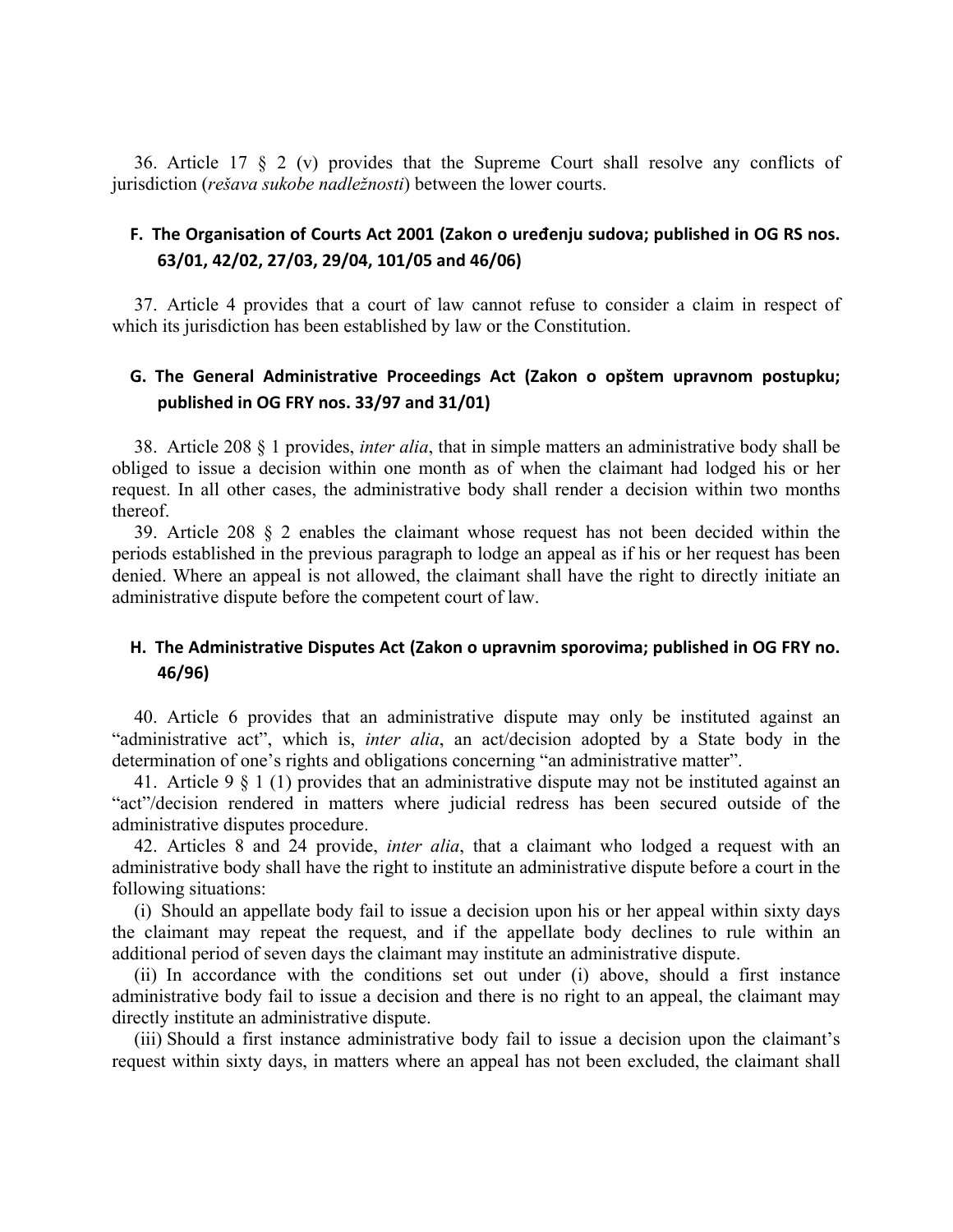have the right to lodge the said request with the appellate administrative body. Should that body render a decision, the claimant shall have the right to institute an administrative dispute against it, and should it fail to rule the claimant shall be entitled to institute an administrative dispute in accordance with the conditions set out under (i) above.

43. Article 41 § 5 provides that where an administrative dispute has been brought under Article 24 the court shall, should it rule in favour of the claimant, order the administrative body in question to decide upon the claimant's original request.

44. Articles 63 provides, *inter alia*, that should the said administrative body fail to comply with this instruction within a period of thirty days, the claimant shall be entitled to request the enforcement of the court's decision. Should the administrative body fail to respond to this request within a period of seven days, the claimant may petition the court to decide his case on the merits, i.e. to adopt the necessary decision in the administrative body's stead. The court shall then request information from the administrative body as to the reasons for its failure to comply with the court's order. Should the administrative body fail to respond within a period of seven days or should its explanation fail to satisfy the court, the court itself shall decide on the claimant's original request.

45. Articles 41 §§ 1-4, 61 and 62 provide details as regards other situations in which a claimant's request may be decided on its merits.

### **I. The relevant commentary as regards Article 24 of the Administrative Disputes Act**

46. There is no deadline for the institution of an administrative dispute in accordance with Article 24 of the Administrative Disputes Act (see *Komentar Zakona o opštem upravnom postupku i Zakona o upravnim sporovima*, Svetislav Vuković, Poslovni biro, Belgrade, 2006, p. 219).

### **J. The relevant domestic case‐law provided by the Government**

47. In six judgments rendered between 8 December 1999 and 9 April 2009 the Supreme Military Court and the Supreme Court of Serbia, respectively, ruled on the merits of administrative disputes concerning pension entitlements, the right to stand for elections, property-related municipal decisions, disability benefits and the proposed change in the registration of persons authorised to represent political parties (see Up. br. 2530/03, Už. 133/92, Už. 11/08, U.br. 1739/08, U.br. 48/08 and U.br. 1093/02).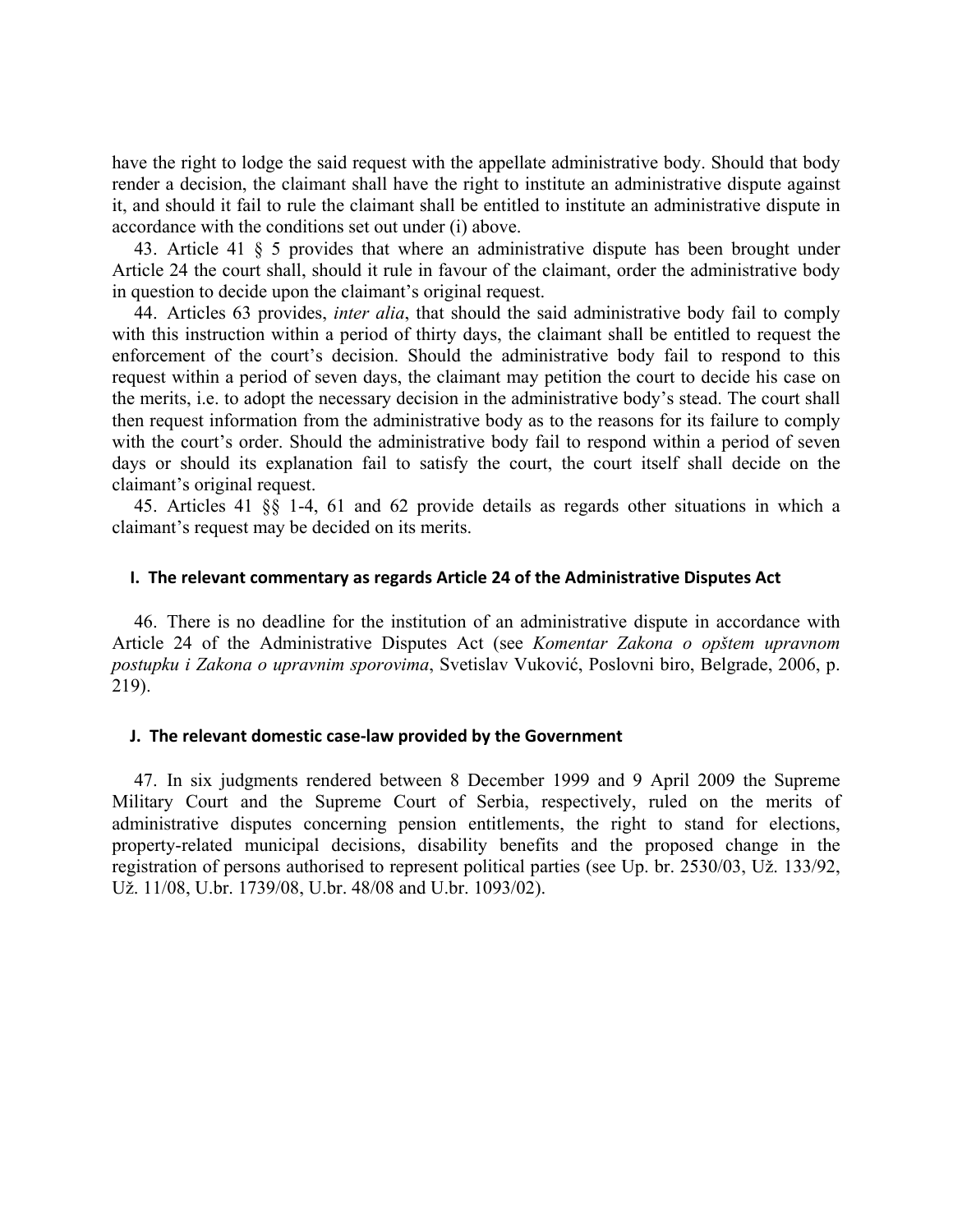## THE LAW

#### I. ALLEGED VIOLATION OF ARTICLE 6 § 1 OF THE CONVENTION

48. The applicant complained under Article 6 § 1 that he had been denied access to a court of law in the determination of his civil rights and obligations, i.e. the payment of the fees in question. The applicant further complained, under the same provision, about the length of the proceedings before the courts in Subotica.

49. Article 6 § 1 of the Convention, in so far as relevant, reads as follows:

"In the determination of his civil rights and obligations ... everyone is entitled to a fair ... hearing within a reasonable time by ... [a] ... tribunal established by law ..."

#### **A. As regards the access to a court**

#### *1. Admissibility*

#### **(a) Article 35 § 3 (b) of the Convention**

50. The Government argued that the applicant's complaint concerning his fees of 19 May 2004 should be declared inadmissible since "he had not suffered a significant disadvantage" within the meaning of Article 35  $\frac{1}{2}$  (b) of the Convention. In particular, they noted that the applicant's claim concerned fees in the amount of EUR 105 only, and added that it had nevertheless been duly considered by the Municipal Court and District Court in Subotica. Lastly, the Government referred to the Court's recent case-law (*Mihai Ionescu v. Romania* (dec.), no. 36659/04, 1 June 2010; and *Bock v. Germany* (dec.), 19 January 2010), deeming it particularly relevant.

51. The applicant acknowledged that his claim concerned a relatively small amount, but argued that as a result of statutory interest it has since increased considerably. He further noted the amount of fees whose payment by the police he had requested subsequently (see paragraphs 17- 20 above); referred to the litigation costs which he had paid or which had been enforced against him (see paragraphs 12, 15 and 16 above); and recalled, in this context, that the average salary in Serbia was approximately EUR 310. The applicant also pointed out that Article 35 § 3 (b) of the Convention was not in force at the time when he had lodged his application with the Court, and maintained that the underlying issue in the present case was not primarily financial: it concerned the payment of fees to police-appointed defence counsel in the course of a preliminary criminal investigation, i.e. an issue of great significance for the functioning of the entire criminal justice system in Serbia. Finally, the applicant's claim had not been "duly considered" by the domestic courts since they had offered no reasoning as to why they considered it as an administrative rather than a civil matter.

52. The Court recalls that Article 35 of the Convention, as amended by Protocol No. 14, which entered into force on 1 June 2010, provides as follows: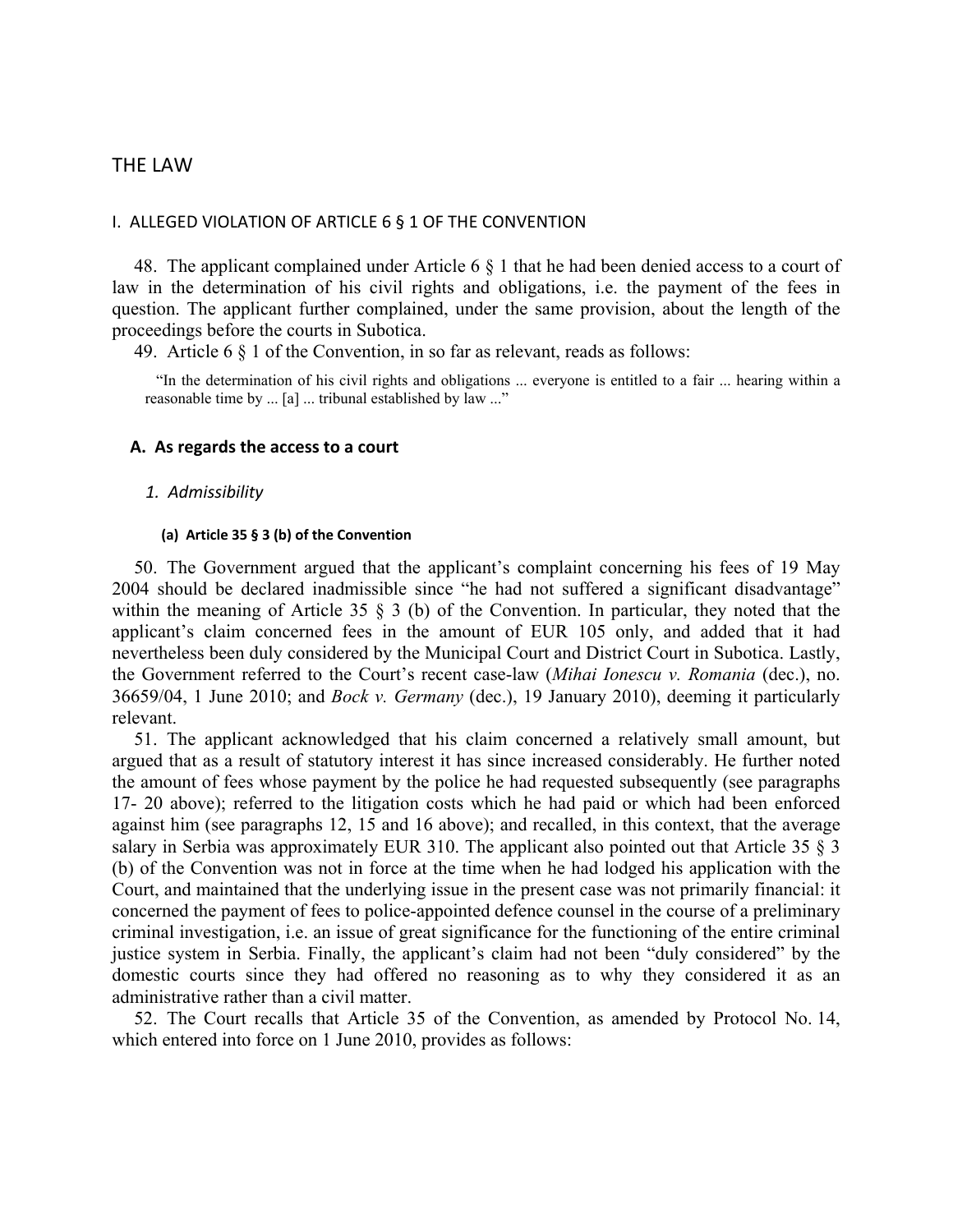"3. The Court shall declare inadmissible any individual application submitted under Article 34 if it considers that:

...

b. the applicant has not suffered a significant disadvantage, unless respect for human rights as defined in the Convention and the Protocols thereto requires an examination of the application on the merits and provided that no case may be rejected on this ground which has not been duly considered by a domestic tribunal."

53. As indicated in paragraph 79 of the Explanatory Report to Protocol No. 14: "The new criterion may lead to certain cases being declared inadmissible which might have resulted in a judgment without it. Its main effect, however, is likely to be that it will in the longer term enable more rapid disposal of unmeritorious cases".

54. The main aspect of this new criterion is whether the applicant has suffered any significant disadvantage, which assessment may itself be based on criteria such as the financial impact of the matter at issue or the importance of the case for the applicant (see, for example, *Mihai Ionescu v. Romania* (dec.), cited above).

55. However, even should the Court find that the applicant has suffered no significant disadvantage, it shall not declare an application inadmissible if respect for human rights, as defined in the Convention and the Protocols thereto, requires an examination on the merits, or if the matter has not been "duly considered" by a domestic tribunal.

56. Turning to the present case, even assuming that the applicant has not suffered a significant disadvantage in view of the said financial impact and quite apart from the requirement for his complaint to have been duly considered by a tribunal, the Court is of the opinion that respect for human rights, as defined in the Convention, requires its examination on the merits. As noted by the applicant, the role of a police-appointed lawyer in a preliminary criminal investigation is crucial in terms of maintaining the functioning and fairness of the Serbian criminal justice system, particularly since statements made in his or her presence may be used as evidence in the subsequent criminal procedure (see paragraph 27 above). It follows therefore that issues closely related to the procedural status of such lawyers, including the payment of their fees, without which their continued participation clearly could not be relied on, cannot be considered trivial, or, consequently, something that does not deserve an examination on the merits.

57. As regards the Court's decisions in *Mihai Ionescu v. Romania* and *Bock v. Germany* (both cited above), it is noted that these cases are clearly distinguishable from the application at hand since, *inter alia*, the former concerned access to a court in a case involving contractual issues between the applicant and a transportation company, whilst the latter concerned the length of proceedings in a suit where the applicant had claimed EUR 7.99 for the medication prescribed by his physician. In other words, neither raised issues of general interest.

58. In view of the above, the Government's objection must be dismissed.

### **(b) Exhaustion of domestic remedies**

59. The Government maintained that the applicant had failed to make use of the relevant administrative remedies and thereafter, if needed, to institute an administrative dispute before the Supreme Court.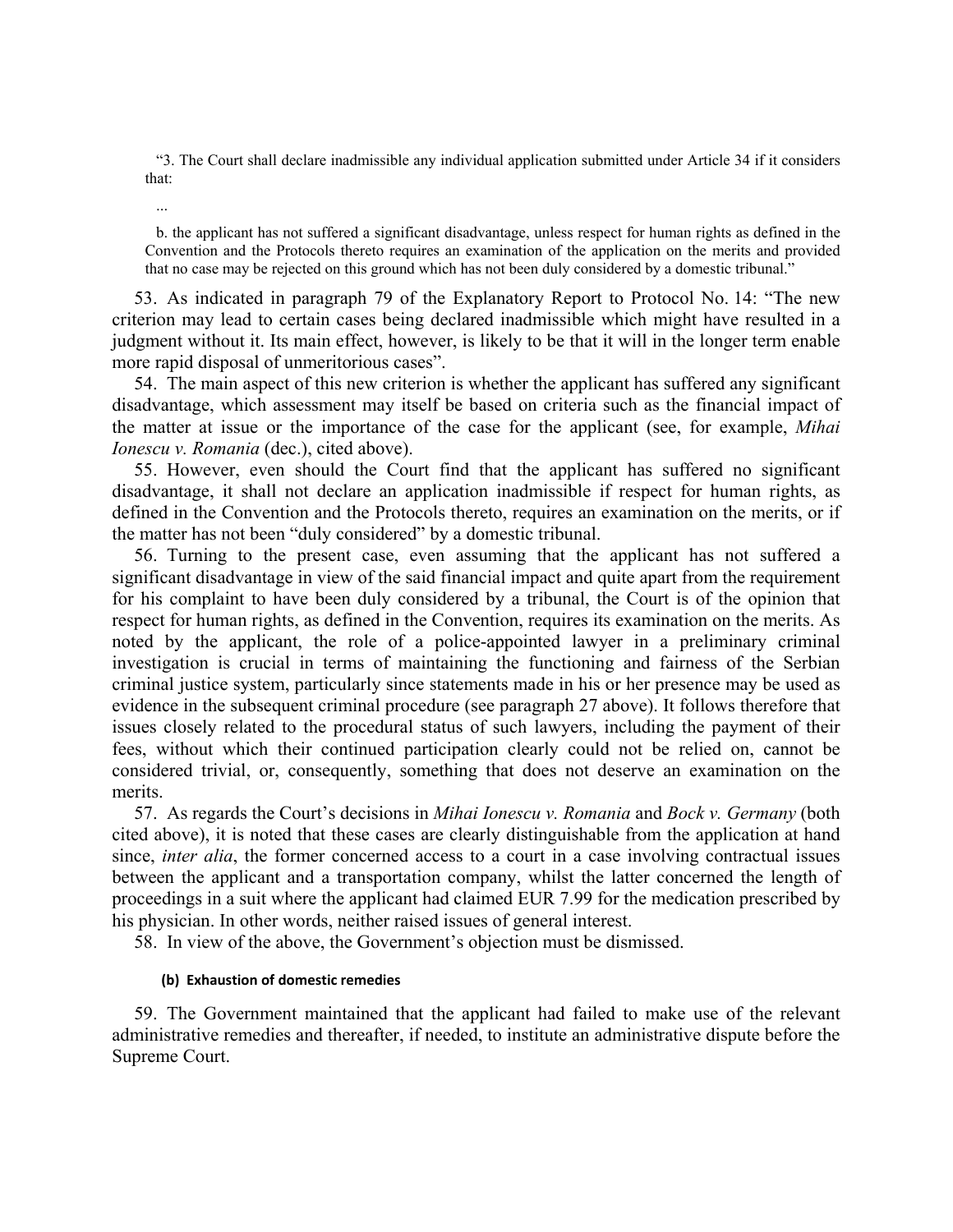60. The Court considers that this objection goes to the very heart of the question whether the applicant had been denied the right of access to a court in the determination of his civil rights and obligations in breach of Article 6 § 1 of the Convention. It would thus be more appropriately examined at the merits stage.

#### **(c) Conclusion**

61. The Court notes that the applicant's complaint is not manifestly ill-founded within the meaning of Article 35 § 3 of the Convention. It further notes that it is not inadmissible on any other ground. It must therefore be declared admissible.

#### *2. Merits*

62. The Government submitted that there had been no violation of the Convention as the applicant had not been denied access to a court in respect of his fees-related request. Indeed, he had simply chosen an inappropriate avenue of redress, i.e. a civil claim, instead of having made use of the existing administrative remedies and then, if necessary, brought an administrative dispute before the Supreme Court. Further, the applicant should have tried the administrative avenue even if he had had some doubt as to its effectiveness. Lastly, the Government submitted that domestic courts have frequently ruled in administrative disputes on the very merits of a claimant's request, in which respect they provided the Court with relevant domestic jurisprudence (see paragraph 47 above).

63. The applicant firstly maintained that he had not instituted administrative proceedings on 19 May 2004, having instead merely requested the police to pay his fees. Secondly, this payment was not an administrative matter as defined under Articles 6 and 9 of the Administrative Disputes Act (see paragraphs 40 and 41 above). It was, rather, a pecuniary dispute referred to in Article 1 of the Civil Procedure Act, and, as such, actionable before the civil courts (see paragraph 32 above). Thirdly, even assuming that the administrative avenue could be deemed available, it could not be considered effective in a case such as the applicant's since the Government have failed to provide relevant domestic case-law to this effect. Moreover, administrative redress would have taken too long, and would have involved the Supreme Court which is normally most reluctant to decide a case on its merits, preferring instead to quash the impugned decision and remit the matter for administrative re-examination. Fourthly, the applicant recalled that, in any event, even where there are several effective remedies available, it is for the applicant to select which remedy to pursue.

64. In its *Golder v. the United Kingdom* judgment of 21 February 1975, the Court held that Article 6 § 1 "secures to everyone the right to have any claim relating to his civil rights and obligations brought before a court or tribunal" (§ 36, Series A no. 18). This "right to a court", of which the right of access is an aspect, may be relied on by anyone who considers on arguable grounds that an interference with the exercise of his or her civil rights is unlawful and complains that no possibility was afforded to submit that claim to a court meeting the requirements of Article 6 § 1 (see, *inter alia*, *Roche v. the United Kingdom* [GC], no. 32555/96, § 117, ECHR 2005-X).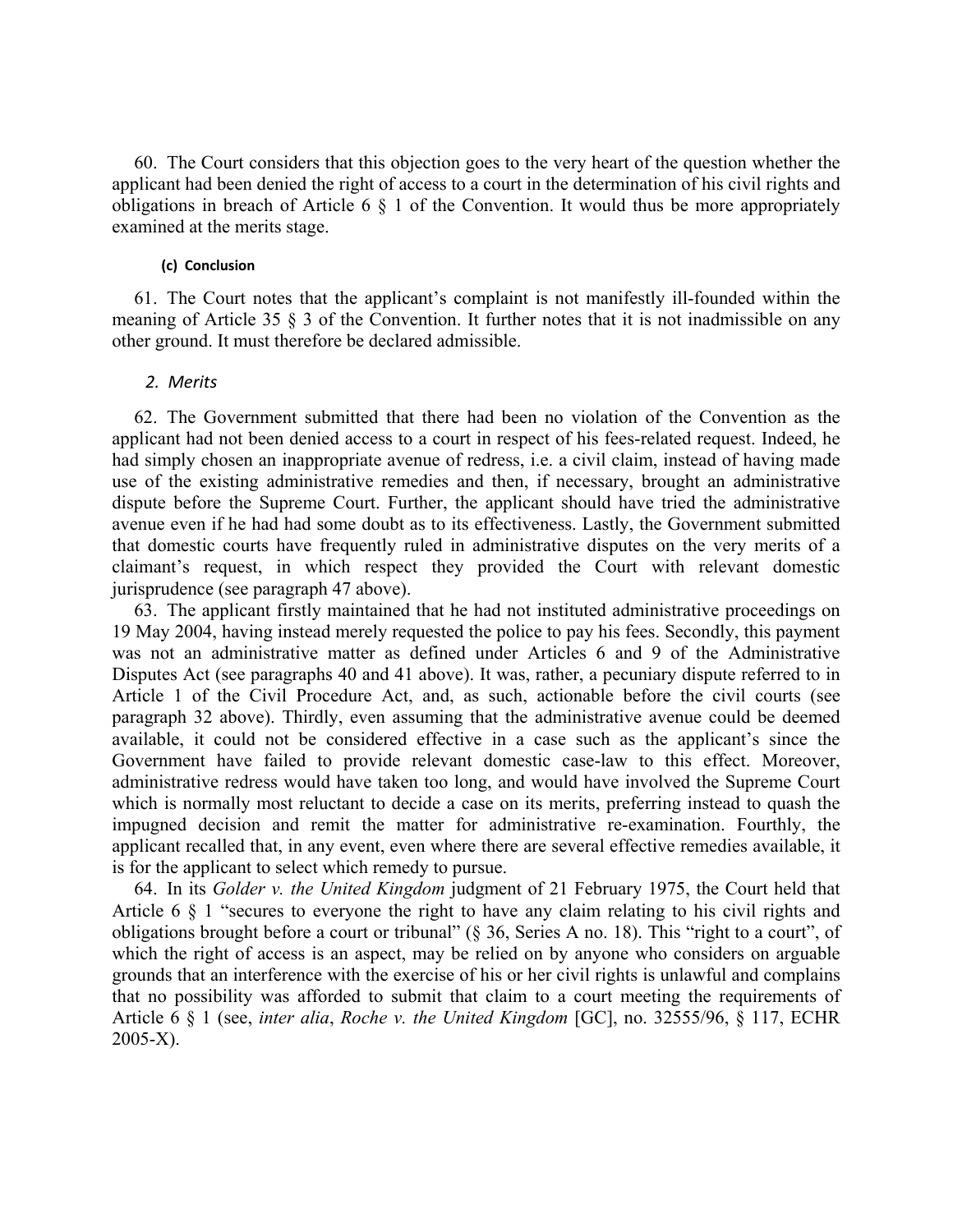65. Turning to the present case, it is noted that the applicant's fees-related claims clearly fall within the scope of Article 6 § 1 (see, *mutatis mutandis*, *Editions Périscope v. France*, 26 March 1992, § 40, Series A no. 234-B). Further, while it is not this Court's task to decide which domestic court, civil or administrative, had jurisdiction to determine these claims on their merits (see *Beneficio Cappella Paolini v. San Marino*, no. 40786/98, § 29, ECHR 2004-VIII (extracts)), it is noted that: (i) the domestic civil courts had considered the fees issue as an administrative matter and had offered some reasoning in this respect (see paragraph 14 above); (ii) the applicant could therefore have made use of the administrative avenue and, if needed, brought his case to the Supreme Court, apparently without a deadline for so doing (see paragraphs 38-46 above); and (iii) the Supreme Court could, ultimately, either have ruled on the merits or indicated which other court had jurisdiction to proceed (see paragraphs 44, 35 and 36 above, in that order; compare also to *Beneficio Cappella Paolini v. San Marino*, cited above, where both the civil and the administrative courts had declined jurisdiction). Finally, the applicant has failed to provide domestic case-law to the effect that in any other case such as his own the civil courts had declared themselves competent *ratione materiae*, whilst the respondent State has, for its part, produced jurisprudence indicating that the domestic judiciary has been willing to consider very diverse claims within an administrative disputes' context, as well as to grant redress on the merits where appropriate (see paragraph 47 above).

66. In such circumstances, the Court cannot but conclude that the applicant has not been denied access to a court in the determination of his civil rights and obligations. Accordingly, there has been no violation of Article 6 § 1 of the Convention.

67. The Court further finds that in the light of this conclusion it is not necessary to decide on the Government's objection as to the exhaustion of domestic remedies.

### **B. As regards the length of the proceedings before the civil courts**

68. The impugned proceedings before the Municipal Court and District Court in Subotica lasted between September 2004 and September 2006, during which time the applicant's claim was considered at two instances. It follows that this part of the application is manifestly illfounded and must, as such, be rejected in accordance with Article 35 §§ 3 and 4 of the Convention.

#### II. OBLIGATIONS UNDER ARTICLE 34 OF THE CONVENTION

69. The applicant noted that he had received correspondence from the Court with significant delay and, further, that the envelope itself had already been opened by others. In this connection he suggested that this could either have been an "innocent mistake" on the part of the Serbian postal services or a deliberate hindrance in the effective exercise of his right of petition to the Court within the meaning of Article 34 of the Convention. In support of the latter proposition, the applicant recalled that the Serbian postal services were State-run, and emphasised that his application before the Court involved sensitive police-related issues.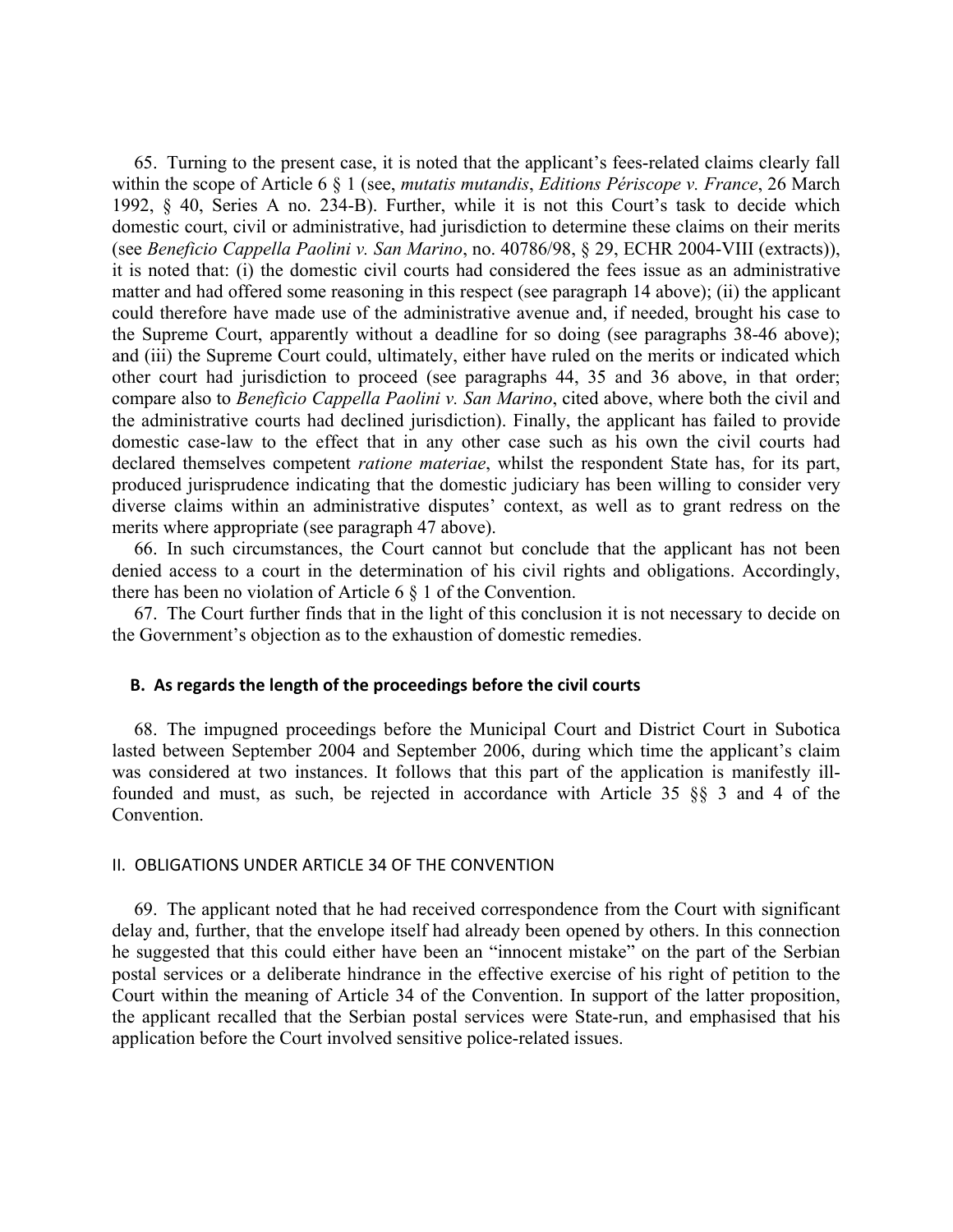70. The Government submitted that there has been no violation of Article 34 of the Convention, as the applicant had not been pressured, directly or indirectly, by the State in order to be dissuaded from pursuing his application before the Court. The delay referred to by the applicant was of a purely technical nature, a fact well-known to the Court which has encountered the same problem in many other cases against Serbia currently pending before it.

71. Article 34 of the Convention provides as follows:

"The Court may receive applications from any person, non-governmental organisation or group of individuals claiming to be the victim of a violation by one of the High Contracting Parties of the rights set forth in the Convention or the Protocols thereto. The High Contracting Parties undertake not to hinder in any way the effective exercise of this right."

72. According to the Court's case-law, a complaint under Article 34 of the Convention does not give rise to any issue of admissibility under the Convention (see *Cooke v. Austria*, no. 25878/94, § 46, 8 February 2000; and *Ergi v. Turkey*, judgment of 28 July 1998, § 105, *Reports* 1998-IV).

73. The Court notes that Article 34 of the Convention imposes an obligation on a Contracting State not to hinder the right of the individual effectively to present and pursue a complaint with the Court. While the obligation imposed is of a procedural nature distinguishable from the substantive rights set out in the Convention and Protocols, it flows from the very essence of this procedural right that it is open to individuals to complain of alleged infringements of it in Convention proceedings (see *Manoussos v. the Czech Republic and Germany* (dec.), no. 46468/99, 9 July 2002).

74. It is of the utmost importance for the effective operation of the system of individual application instituted by Article 34 that applicants should be able to communicate freely with the Court without being subjected to any form of pressure from the authorities to withdraw or modify their complaints. In this context, "pressure" includes not only direct coercion and flagrant acts of intimidation, but also other improper indirect acts or contacts designed to dissuade or discourage applicants from using a Convention remedy. The issue of whether or not contacts between the authorities and an applicant amount to unacceptable practices from the standpoint of Article 34 must be determined in the light of the particular circumstances (ibid.).

75. Turning to the present case, the Court finds that there is an insufficient factual basis for it to conclude that the authorities of the respondent State have interfered in any way with the applicant's exercise of his right of individual petition, it being noted that the applicant himself has allowed for the possibility that the entire situation was due to an "innocent mistake". It is further the case, as pointed out by the Government, that the Court has had problems with delayed postal deliveries to and from Serbia, and it certainly cannot speculate as to who may have opened the envelope of the correspondence addressed to the applicant and in which context.

76. In view of the foregoing, the Court finds that the respondent Sate has not failed to comply with its obligations under Article 34 of the Convention.